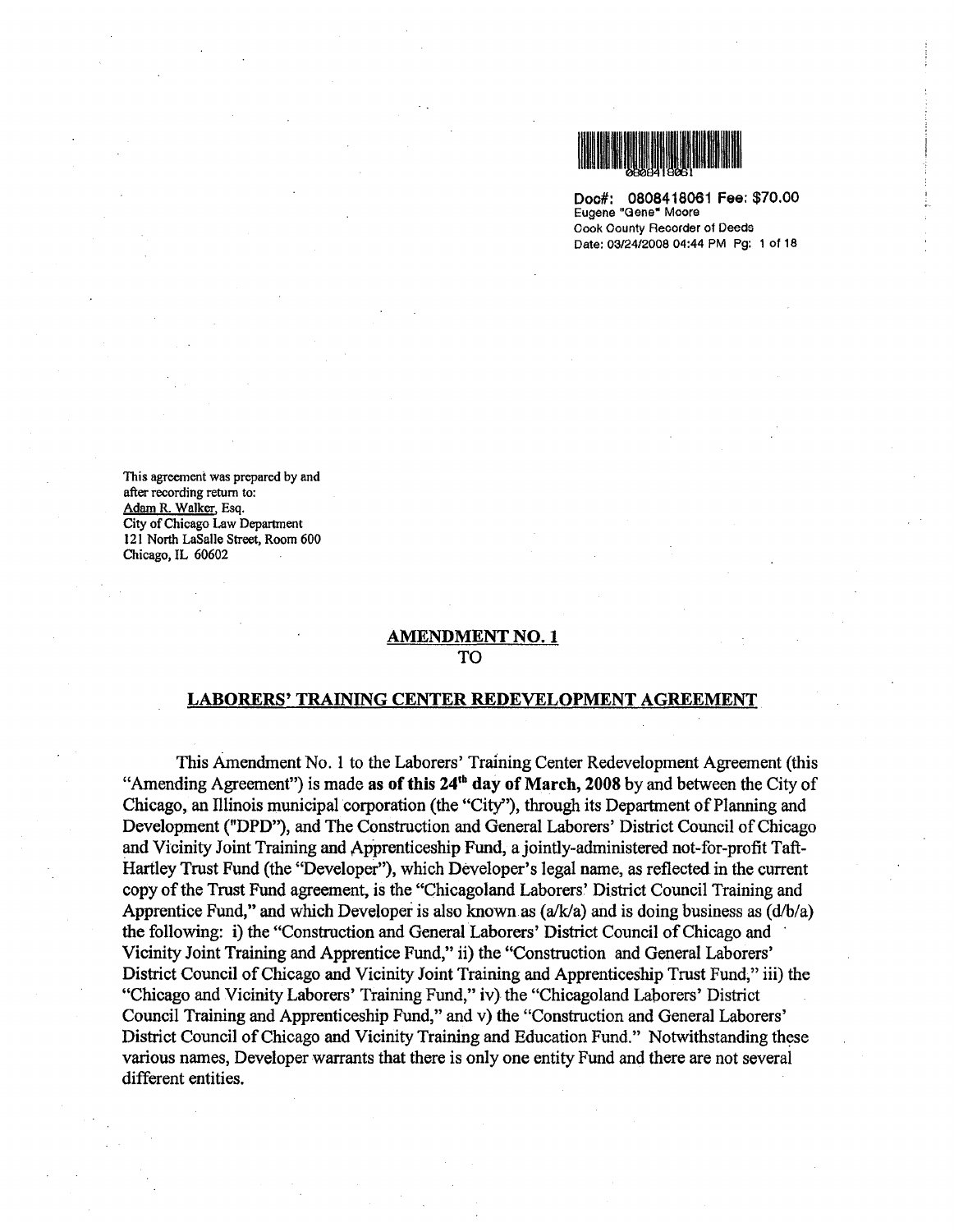This agreement was prepared by and after recording return to: Adam R. Walker, Esq. City of Chicago Law Department 121 North LaSalle Street, Room 600 Chicago, IL 60602

### AMENDMENT NO. 1 TO

#### LABORERS' TRAINING CENTER REDEVELOPMENT AGREEMENT

This Amendment No. 1 to the Laborers' Training Center Redevelopment Agreement (this "Amending Agreement") is made as of this  $24<sup>th</sup>$  day of March, 2008 by and between the City of Chicago, an Illinois municipal corporation (the "City''), through its Department of Planning and Development ("DPD"), and The Construction and General Laborers' District Council of Chicago and Vicinity Joint Training and Apprenticeship Fund, a jointly-administered not-for-profit Taft-Hartley Trust Fund (the "Developer"), which Developer's legal name, as reflected in the current copy of the Trust Fund agreement, is the "Chicagoland Laborers' District Council Training and Apprentice Fund," and which Developer is also known as  $(a/k/a)$  and is doing business as  $(d/b/a)$ the following: i) the "Construction and General Laborers' District Council of Chicago and Vicinity Joint Training and Apprentice Fund," ii) the "Construction and General Laborers' District Council of Chicago and Vicinity Joint Training and Apprenticeship Trust Fund," iii) the "Chicago and Vicinity Laborers' Training Fund," iv) the "Chicagoland Laborers' District Council Training and Apprenticeship Fund," and v) the "Construction and General Laborers' District Council of Chicago and Vicinity Training and Education Fund." Notwithstanding these various names, Developer warrants that there is only one entity Fund and there are not several different entities.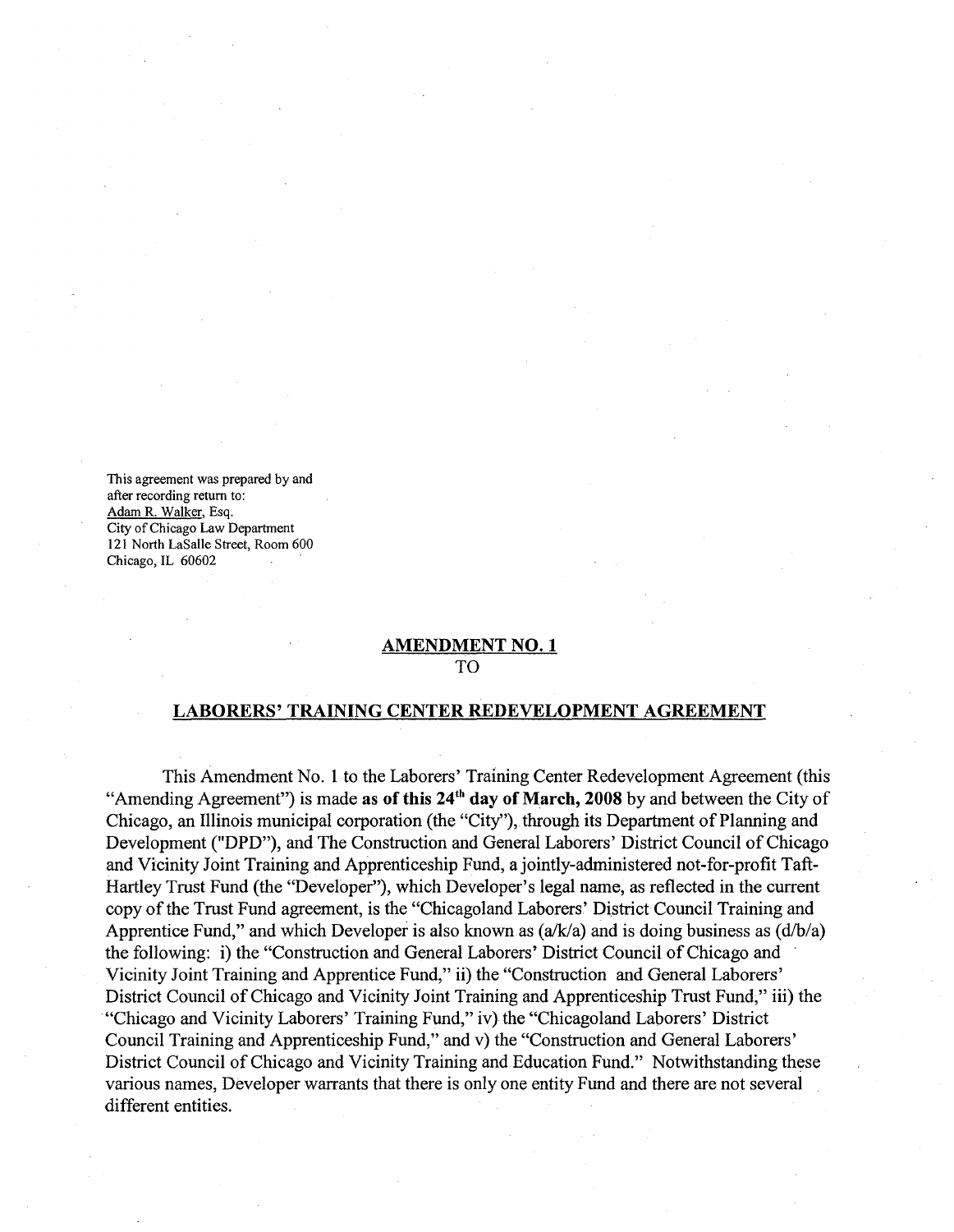#### **RECITALS**

WHEREAS, on July 13, 2006, DPD and the Developer entered into a Tax Increment Financing ("TIF") redevelopment agreement ("RA"), which included the City's issuance of a \$5,226,225 note (the "TIF Note") to provide financial assistance to the Developer's construction of a new training facility on that property having a current street address of 5700 West Homer Street, which formerly had a street address of 1841 North Monitor A venue, Chicago, Illinois and legally described on Exhibit A hereto (the "Property''); and

WHEREAS, since then, the Developer decided to increase the size of the training facility to approximately 71,336 square feet, an increase of 36% over the original 55,000 sq. ft. size, to include offices, classrooms, three training bays, a burning and welding room, a lunchroom, 186 parking spaces, and various outdoor construction training areas to simulate actual construction sites and conditions for the students; and

WHEREAS, the larger facility requires a restructured financing arrangement and a different construction schedule than the current RA provides; and

WHEREAS, the Developer is applying to the Illinois Finance Authority for the issuance of tax-exempt educational corporation bonds to finance a portion of the construction. If the Developer is not able to arrange such bonds financing, it will use either additional bank financing or its own equity to fund that portion of the construction costs; and

WHEREAS; this Amending Agreement will not increase the amount of TIF assistance to the Developer; and

WHEREAS, at present the City has issued no Certificates of Expenditure for the TIF Note, so the current actual value of the TIF Note is \$0. The Note remains in the possession of the Developer and has not yet been collateralized; and

WHEREAS, the City contemplates making no changes to the total amount of TIF assistance or to the current status of the TIF Note; and

WHEREAS, pursuant to an ordinance of the City Council of the City passed on December 12, 2007, DPD is authorized to enter into this Amending Agreement;

Now, therefore, in consideration of the mutual covenants and agreements contained herein, and for other good and valuable consideration, the receipt and sufficiency of which are hereby acknowledged, the parties hereto agree as follows:

-2-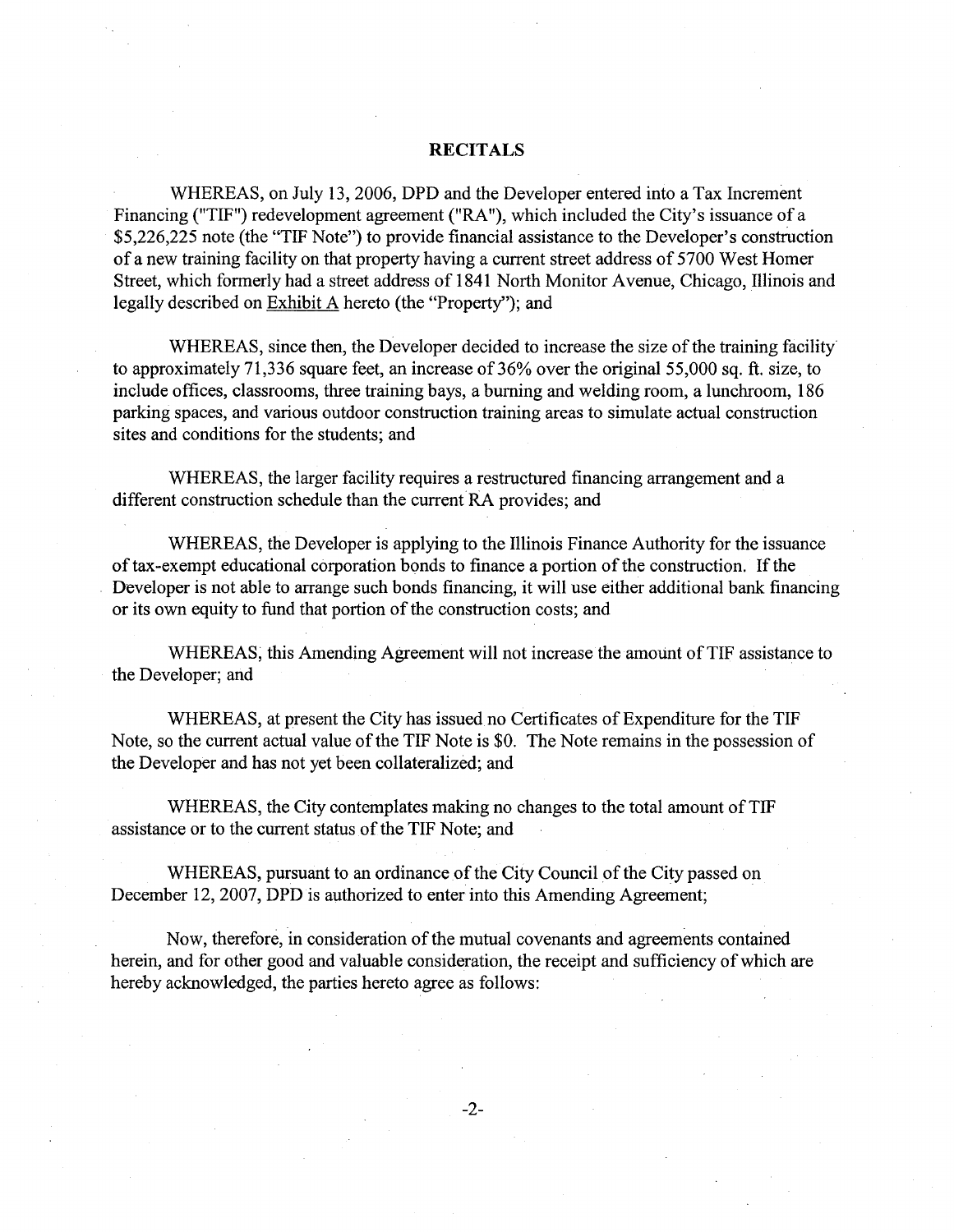### **SECTION 1. RECITALS**

The foregoing recitals are hereby incorporated into this agreement by reference.

## **SECTION 2. REAFFIRMATION OF REPRESENTATIONS, WARRANTIES AND COVENANTS**

The Developer reaffirms each and every representation, warranty and covenant made in RA, as amended by this Amending Agreement. The Developer reaffirms that it has insurance in force that conforms to the requirements of **Section 12** of the RA.

## **SECTION 3. AMENDING TEXT**

The parties agree that various definitions and sections of the RA are hereby amended, as follows:

**"Amending Agreement Closing Date"** shall mean the date of execution and delivery of this Amending Agreement by all parties hereto, which shall be deemed to be the date appearing in the first paragraph of this Amending Agreement.

**"MBE/WBE Budget"** shall mean the budget attached hereto as **Amended Exhibit H-2,**  as described in **Section 10.03.** 

**"Occupancy Period"** shall mean the period of time commencing on the Amending Agreement Closing Date and continuing for 10 years thereafter.

**"Permitted Liens"** shall mean those liens and encumbrances against the Property and/or the Project set forth on **Amended Exhibit G** hereto.

**"Permitted Mortgage"** shall have the meaning set forth in this Amending Agreement.

**"Plans and Specifications"** shall mean final construction documents containing a site plan and working drawings and specifications for the Project, as amended by the Amending Agreement, as submitted to the City as the basis for obtaining building permits for the Project.

"Project" shall have the meaning set forth in the Recitals to the RA, as amended by this Amending Agreement.

**"Project Budget"** shall mean the budget attached hereto as **Amended Exhibit H-1,**  showing the total cost of the Project by line item, furnished by the Developer to DPD, in accordance with **Section 3.03** hereof.

-3-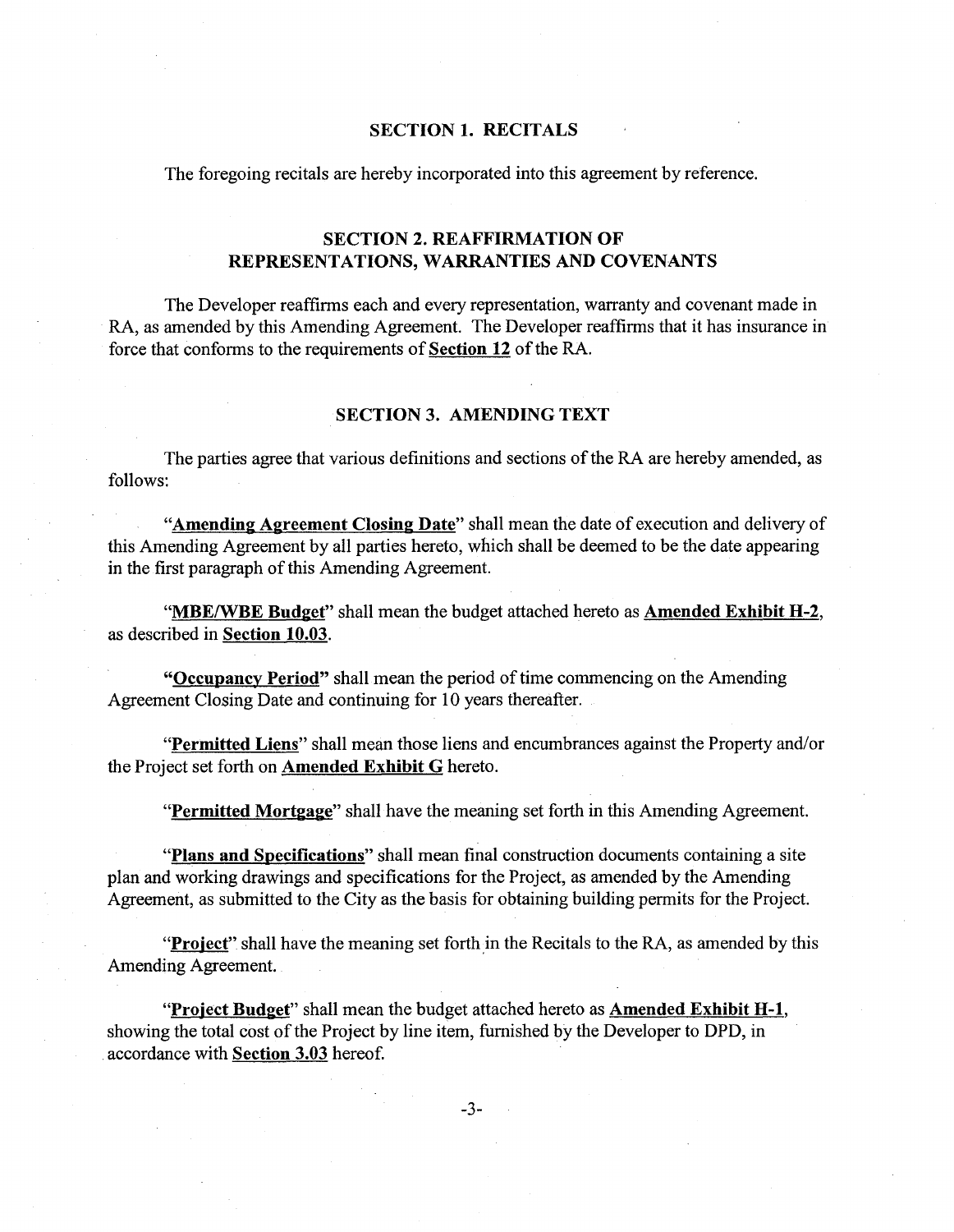"Scope Drawings" shall mean preliminary construction documents containing a site plan and preliminary drawings and specifications for the Project as amended by this Amending Agreement.

3.01 The Project. On or before the date hereof, or within 60 days thereafter, the Developer shall have completed its Acquisition of the Property. The Developer shall commence construction of the Project not later than April 1, 2008 and shall complete the Project and conduct business operations therein no later than August 31<sup>st</sup>, 2009, subject to the provisions of Section 18.17 of this Agreement. The Project shall be carried out substantially in accordance with the Plans and Specifications for the Project.

**3.04 Change Orders.** Except as provided below, all Change Orders (and documentation substantiating the need and identifying the source of funding therefor) relating to material changes to the Project must be submitted by the Developer to DPD concurrently with the progress reports described in Section 3.07 hereof; provided, that any Change Order (or combination of Change Orders) relating to any of the following must be submitted by the Developer to DPD for DPD's prior written approval: (a) a cumulative reduction of 5% or more in the gross or net square footage of the Facility; (b) a cumulative increase of 1 0% or more in the Project Budget; (c) a change in the use of the Property; or (d) a delay in the completion of the Project (including the Green Root) by more than three months past August 31, 2009. The Developer shall not authorize or permit the performance of any work relating to any Change Order or the furnishing of materials in connection therewith prior to the receipt by the Developer ofDPD's written approval (to the extent required in this section).

4.01 Total Project Cost and Sources of Funds. The cost of the Project is estimated to be \$26,002,175 to be applied in the manner set forth in the Project Budget. Such costs shall be funded solely from Equity and/or Lender Financing.

4.03 City Funds. In the table within subsection (b) of this Section, the Maximum Amount of City Funds is revised to read:

> Maximum Amount the lesser of: . (i) \$5,226,225, (ii) 20.1% of the actual total Project costs, or (iii) 100% of the costs of the TIF-Eligible Improvements

Section 5, Conditions Precedent to Closing. The introductory text to this Section is amended to read: "The following conditions have been complied with to the City's satisfaction on or prior to the Amending Agreement Closing Date:"

5.05 Acquisition and Title. On the Amending Agreement Closing Date, the Developer has furnished the City with a copy of the Title Policy for the Property, containing only those title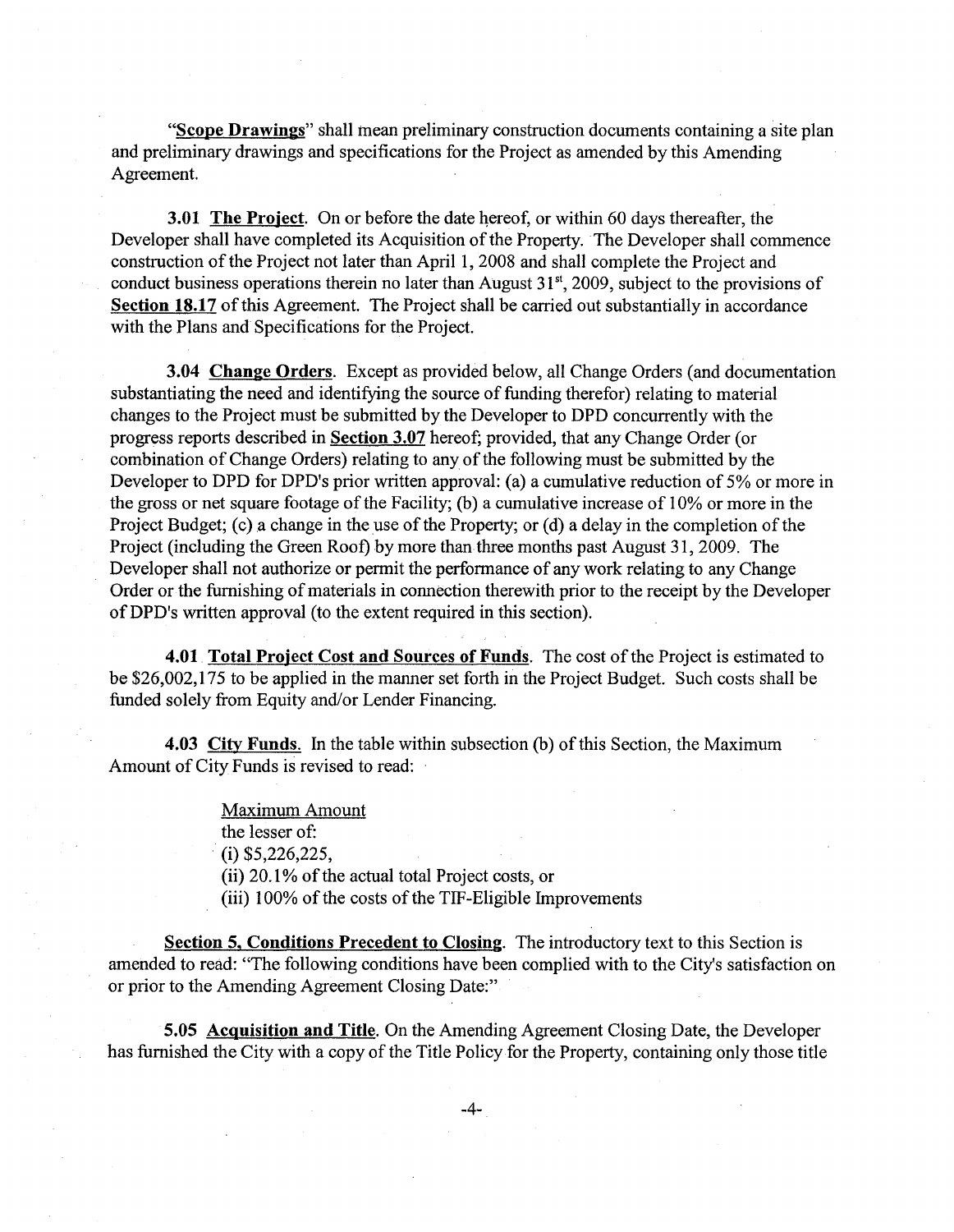exceptions listed as Permitted Liens on **Amended Exhibit G** hereto, documenting that it has title to the Property, and evidencing the recording of this Agreement pursuant to the provisions of **Section 8.18** hereof, and certified copies of all easements and encumbrances of record with respect to the Property not addressed, to DPD's satisfaction, by the Title Policy and any endorsements thereto. The Title Policy shall contain such endorsements as shall be required by Corporation Counsel, including but not limited to an owner's comprehensive endorsement and satisfactory endorsements regarding zoning (3 .l with parking), contiguity, location, access and survey.

**5.09 Opinion of the Developer's Counsel**. On the Amending Agreement Closing Date, the Developer has furnished the City with an opinion of counsel, substantially in the form attached hereto as **Exhibit J,** with such changes as required by or acceptable to Corporation Counsel. If the Developer has engaged special counsel in connection with the Project, and such special counsel is unwilling or unable to give some of the opinions set forth in **Exhibit J** hereto, such opinions were obtained by the Developer from its general corporate counsel.

**5.14 Corporate Documents; Economic Disclosure Statement.** The Developer has provided a copy of its Agreement and Declaration of Trust dated as of June 1, 1986, as amended; certificates of good standing from the Secretary of State of Illinois regarding the Developer's qualification to do business, if any; a secretary's certificate in such form and substance as the Corporation Counsel may require; by-laws of the entity; and such other entity documentation as the City has requested. The Developer has provided to the City an Economic Disclosure Statement, in the City's then current form, dated as of the Amending Agreement Closing Date.

**7.03 Failure to Complete.** The introductory text to this Section is amended to read: "If the Developer fails to complete the Project by the date set forth for completion in **Section 3.01**  hereof (e.g., August 31, 2009) in accordance with the terms of this Agreement, then the City has, but shall not be limited to, any of the following rights and remedies:"

**8.18 Recording and Filing.** The Developer shall cause this Amending Agreement, certain exhibits (as specified by Corporation Counsel), and all amendments and supplements hereto to be recorded and filed against the Property on the date hereof in the conveyance and real property records of the county in which the Project is located. This Amending Agreement shall be recorded prior to any mortgage made in connection with Lender Financing or, if one or more such mortgages exist, then the Subordination Agreement set forth in Exhibit O hereto shall be executed and recorded. The Developer shall pay all fees and charges incurred in connection with any such recordings. Upon making the recordings, the Developer shall immediately transmit to the City executed originals of this Amending Agreement and the Subordination Agreement showing the dates and recording numbers of record.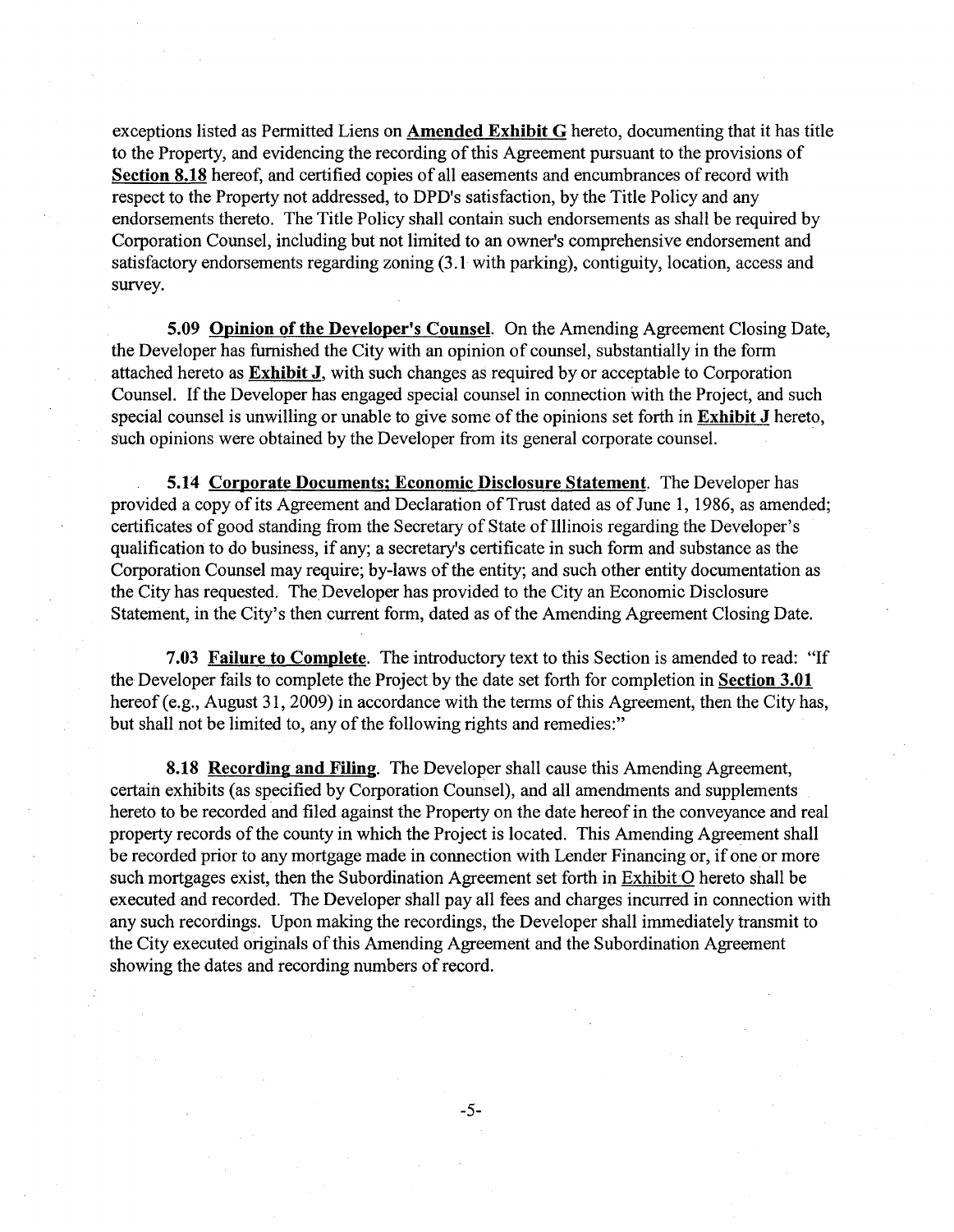#### 8.21 Use, Lease and Sale of Property

(a) Use, Lease and Sale. The Developer covenants not to use, lease out or sell any part of the Property (including the Facility) for purposes other than i) the operation of laborer training and apprenticeship programs; ii) related activities and community events, including but not limited to activities sponsored by other labor unions, by Builders' and Contractors' associations which are members of the Developer, and by civic and community and local government entities or elected officials; and iii) the maintenance of the retention pond/artificial wetland; provided, however, that the Developer may lease, for not to exceed the Term of the Agreement, as amended, a portion of the Property, provided the lease meets all the following conditions:

. (I) the lease is a written instrument;

(II) the named lessee is Star-Tech Glass, Inc.;

(III) the leased parcel does not exceed 50,000 square feet in size;

(N) the net rent received by Developer does not exceed \$1.00 per year;

(V) one side of the leased parcel touches the boundary of the Property;

(VI) the lessee is an industrial business entity that owns or leases the property that is directly adjacent to the Property;

(VII) the sole use of the leased parcel is industrial and conforms to the underlying zoning; (VIII) the lease requires the lessee to pay for all costs of the demolition or construction of improvements, and of any environmental remediation, if any is undertaken, on the parcel; and

(IX) the lease requires the prior written consent of the DPD Commissioner to any proposed successor or assignee under the lease or to any new lessee under a new lease.

10.03 MBE/WBE Commitment. The reference in the RA to Exhibit H-2 in subsection (a) thereof is replaced with "Amended Exhibit H-2."

Section 16, Mortgaging of the Project. The introductory text to this Section is amended to read: "All mortgages or deeds of trust in place as of the Amending Agreement Closing Date with respect to the Property or any portion thereof are listed on **Amended Exhibit G** hereto (including but not limited to mortgages made prior to or on the date hereof in connection with Lender Financing) and are referred to herein as the "Existing Mortgages." Any mortgage or deed of trust that the Developer may hereafter elect to execute and record or permit to be recorded against the Property or any portion thereof is referred to herein as a "New Mortgage." Any New Mortgage that the Developer may hereafter elect to execute and record or permit to be recorded against the Property or any portion thereof with the prior written consent of the City is referred to herein as a "Permitted Mortgage." It is hereby agreed by and between the City and the Developer as follows:"

18.02 Entire Agreement. The Agreement (including each Exhibit attached hereto, which is hereby incorporated herein by reference), as amended by this Amending Agreement,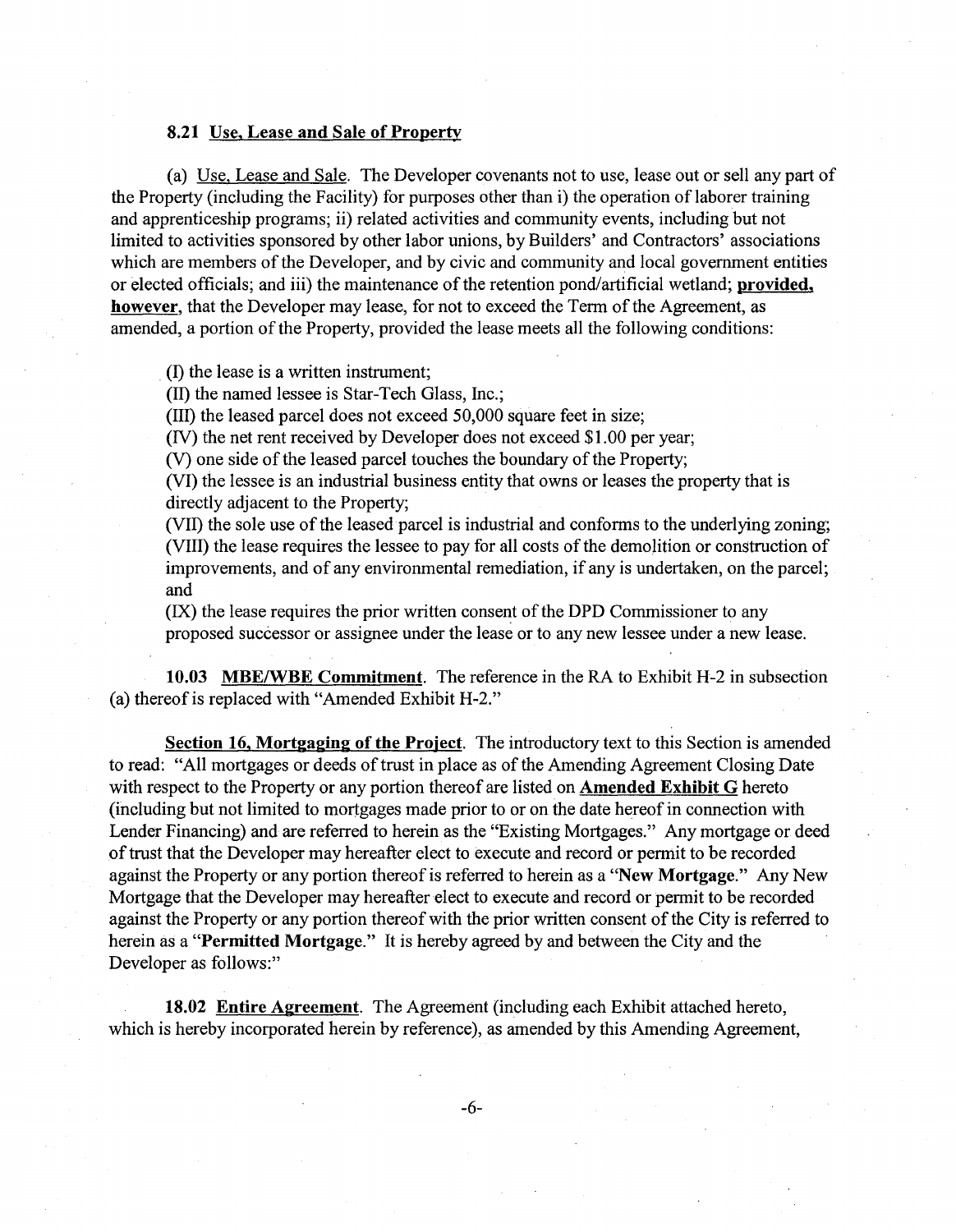constitutes the entire agreement between the parties hereto and it supersedes all prior agreements, negotiations and discussions between the parties relative to the subject matter hereof.

#### **SECTION 4. NO OTHER AMENDMENTS TO AGREEMENT**

Except as set forth herein, and except as modified by this Amending Agreement, the RA is not amended.

### **SECTION 5. OBLIGATIONS TO RECORD AND TO PROVIDE DOCUMENTS**

The Developer shall execute and deliver to the City such documents as may be required by the Corporation Counsel of the City, including, but not limited to, the City's current form of Economic Disclosure Statement and an opinion of counsel in substantially the form set forth in the Agreement.

The Developer shall cause this Amending Agreement to be recorded and filed against the Property on the date hereof in the conveyance and real property records of the county in which the Project is located. This Amepding Agreement shall be recorded prior to any mortgage made in connection with lender financing involving the Property or, if one or more such mortgages exist, then a subordination agreement as set forth in the RA shall be executed and recorded. The Developer shall pay all fees and charges incurred in connection with any such recordings. Upon making the recordings, the Developer shall immediately transmit to the City executed originals of this Agreement and the Subordination Agreement showing the dates and recording numbers of record.

### [THE REMAINDER OF THIS PAGE IS INTENTIONALLY LEFT BLANK.]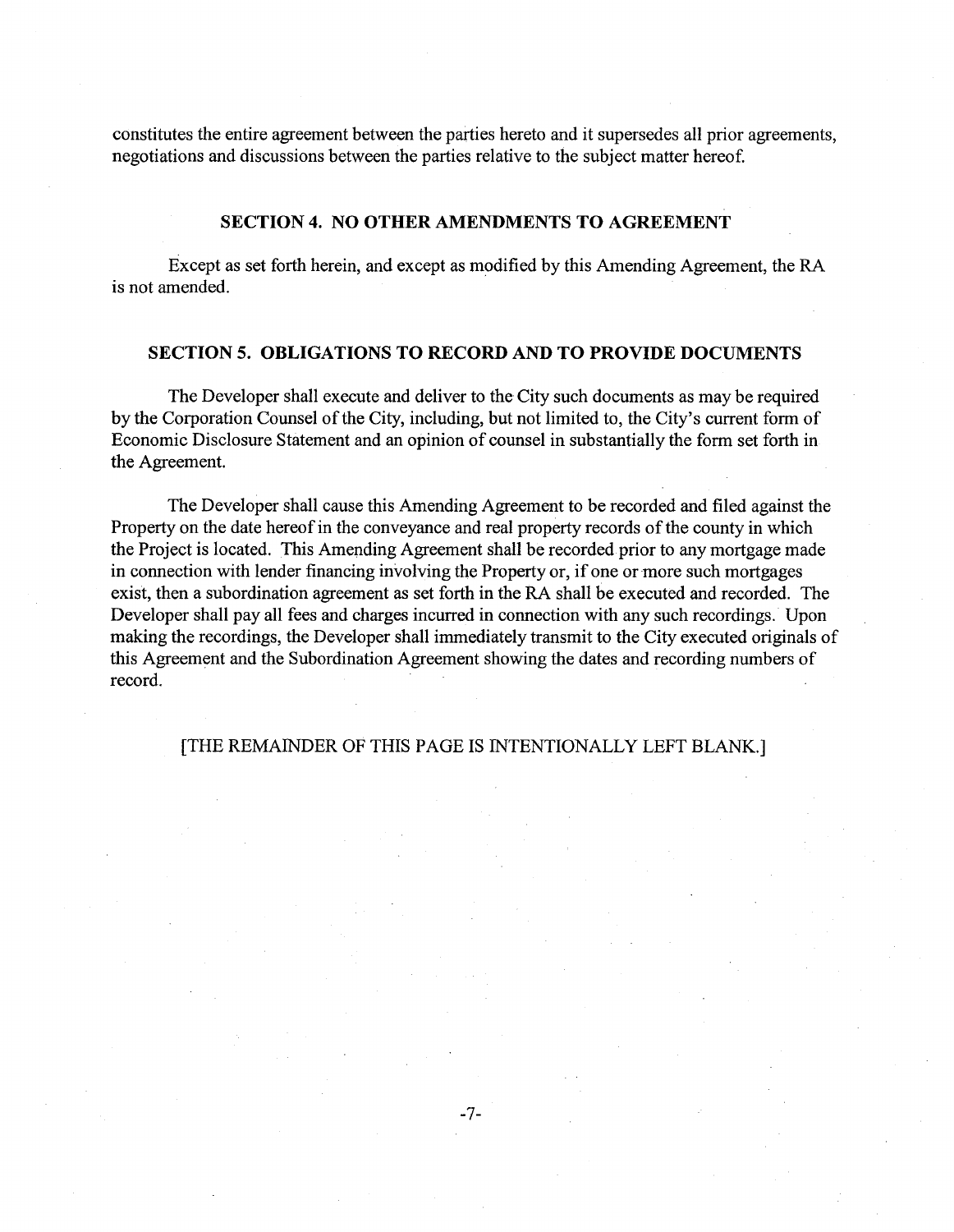IN WI'INESS WHEREOF, the parties hereto have caused this Amending Agreement to be executed on or as of the day and year first above written.

> THE CONSTRUCTION AND GENERAL LABORERS' DISTRICT COUNCIL OF CHICAGO AND VICINITY JOINT TRAINING AND APPRENTICESHIP FUND, a jointly-administered not-

for-profit Taft-Hartley Trust Fund

 $\langle \cdot \rangle$ 

By: Petroluff 

CITY OF CHICAGO, by and through its Department of Planning and Development

 $\mathbf{By:}$ 

Commissioner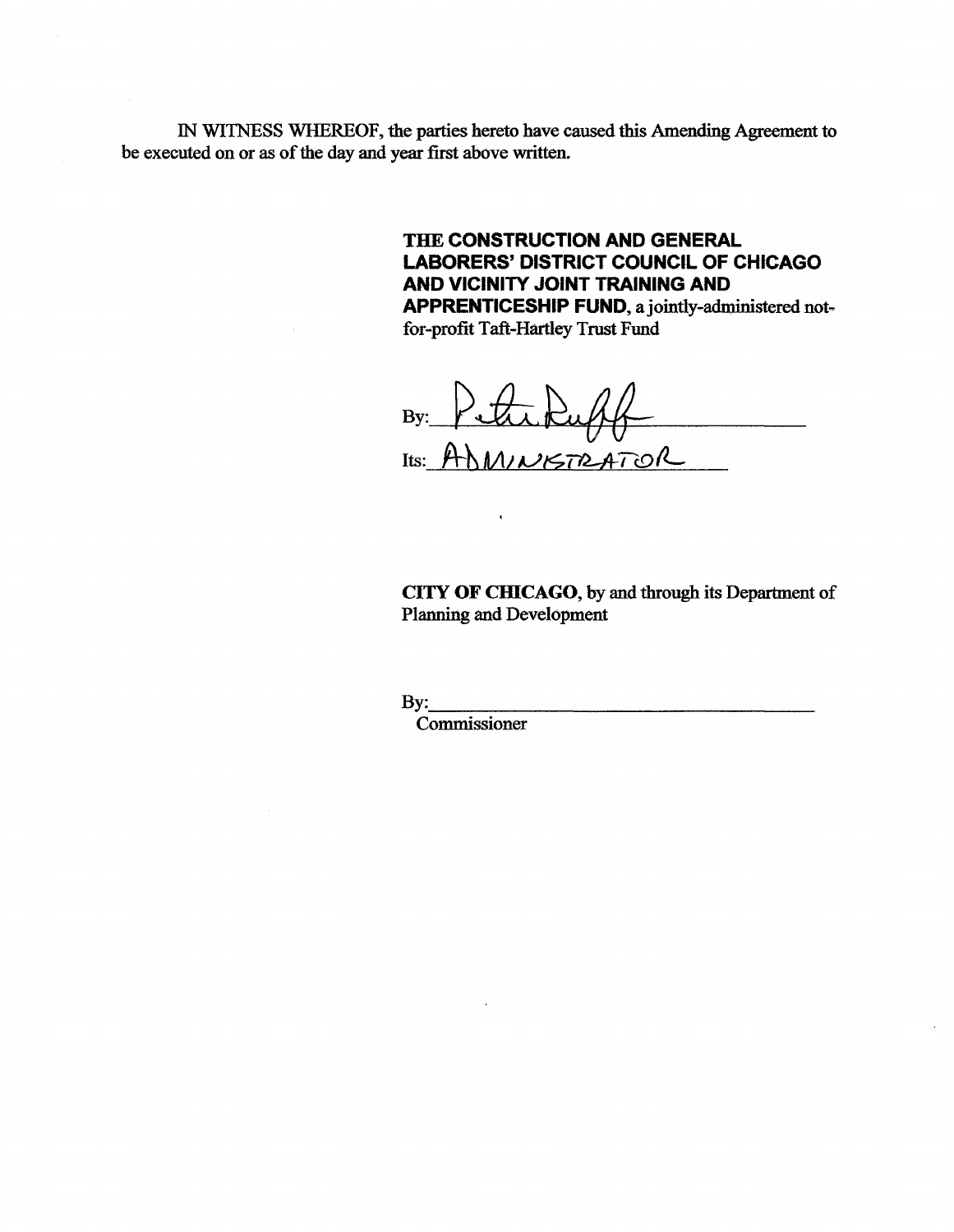IN WITNESS WHEREOF, the parties hereto have caused this Amending Agreement to be executed on or as of the day and year first above written.

> **THE CONSTRUCTION AND GENERAL LABORERS' DISTRICT COUNCIL OF CHICAGO AND VICINITY JOINT TRAINING AND APPRENTICESHIP FUND,** a jointly-administered notfor-profit Taft-Hartley Trust Fund

By: ---------------------------------

Its: ---------------------------

**CITY OF CHICAGO,** by and through its Department of Planning and Development

le La By: Commissioner,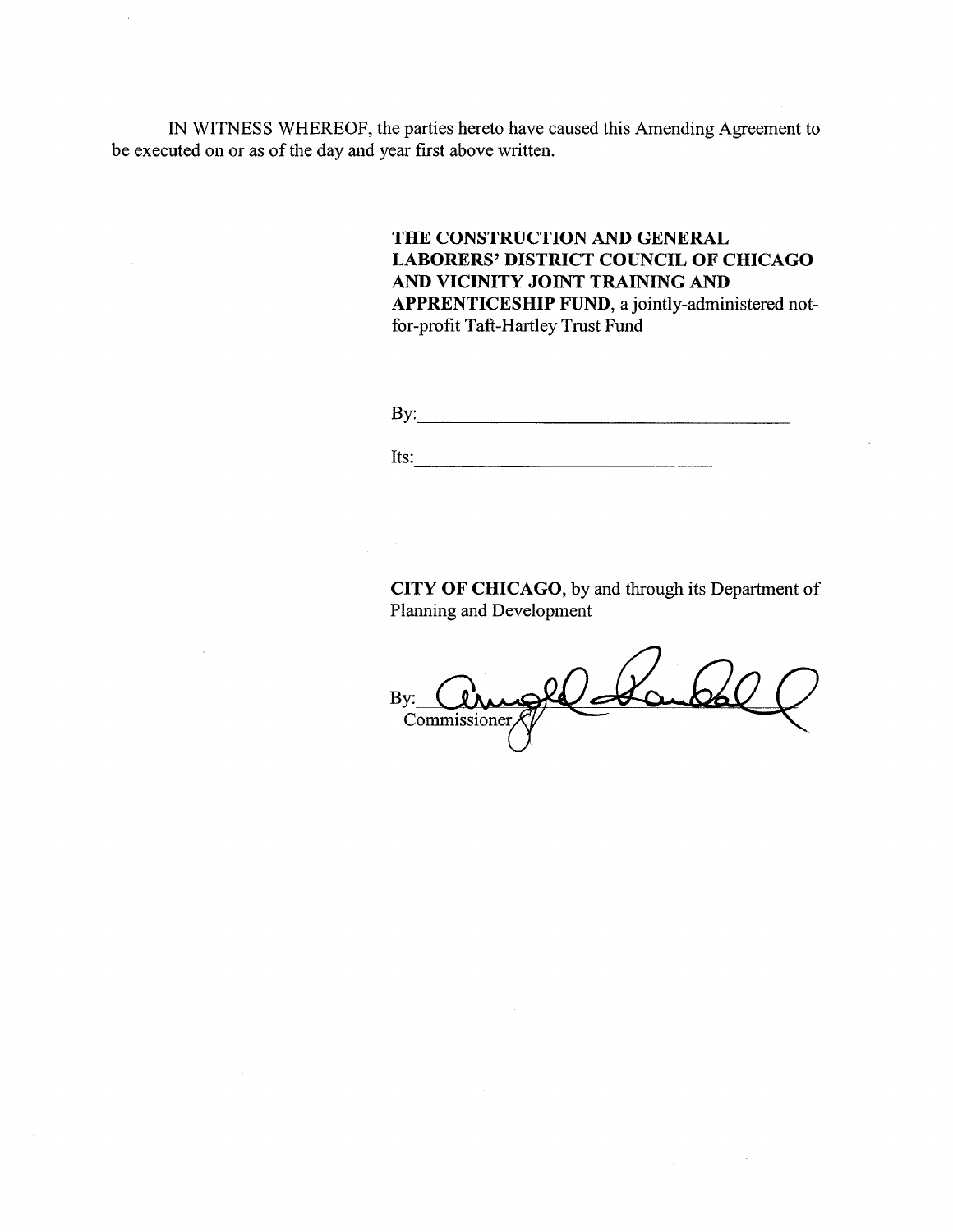# STATE OF ILLINOIS )  $\sum$ COUNTY OF COOK )

Kobbin L. Blakely, a notary public in and for the said County, in the State  $\mathbf{I}$ aforesaid, DO HEREBY CERTIFY that Peter Ruff , personally known to of The Construction and General Laborers' me to be the *Administrator* District Council of Chicago and Vicinity Joint Training and Apprenticeship Fund, a jointly-administered not-for-profit Taft-Hartley Trust Fund (the "Developer"), and personally known to me to be the same person whose name is subscribed to the foregoing instrument, appeared before me this day in person and acknowledged that he/she signed, sealed, and delivered said instrument, pursuant to the authority given to him/her by the Board of Directors of the Developer, as his/her free and voluntary act and as the free and voluntary act of the Developer, for the uses and purposes therein set forth.

GIVEN under my hand and official seal this  $\frac{2\gamma}{\omega}$  day of *March* 2008,

**Notary Public** 

My Commission Expires  $3\sqrt{23}$  -12

(SEAL)

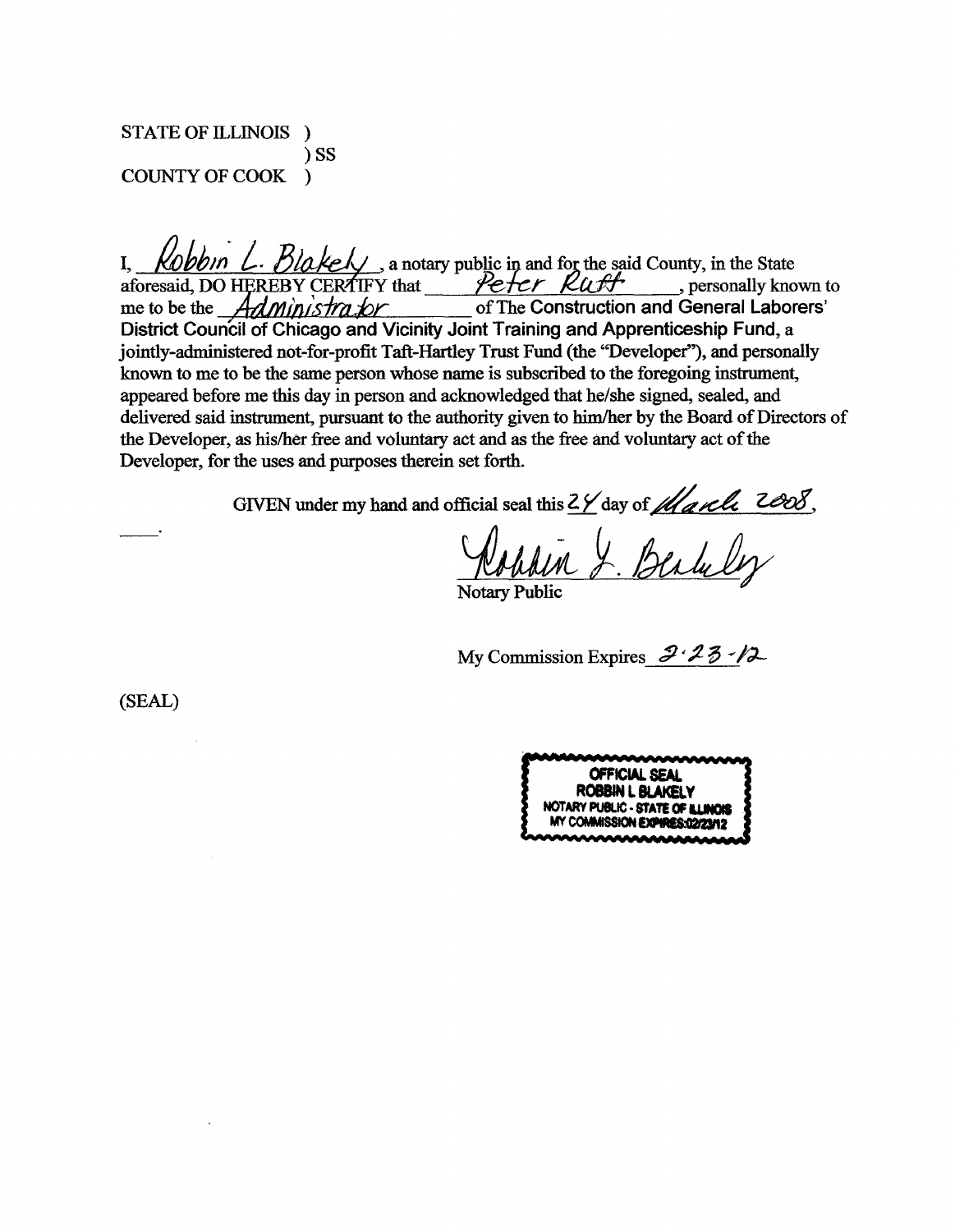STATE OF ILLINOIS )  $)$  SS **COUNTY OF COOK**  $\lambda$ 

ada Quescede, a notary public in and for the said County, in the State afordsaid, DO HEREBY CERTIFY that **Ulivald Pandall**, personally known to me to be the Commissioner of the Department of Planning and Development of the City of Chicago (the "City"), and personally known to me to be the same person whose name is subscribed to the foregoing instrument, appeared before me this day in person and acknowledged that he/she signed, sealed, and delivered said instrument pursuant to the authority given to him/her by the City, as his/her free and voluntary act and as the free and voluntary act of the City, for the uses and purposes therein set forth.

GIVEN under my hand and official seal this 21 th day of <u>March</u> 2008

My Commission Expires  $8\cdot$  (7 - 2009)

(SEAL)

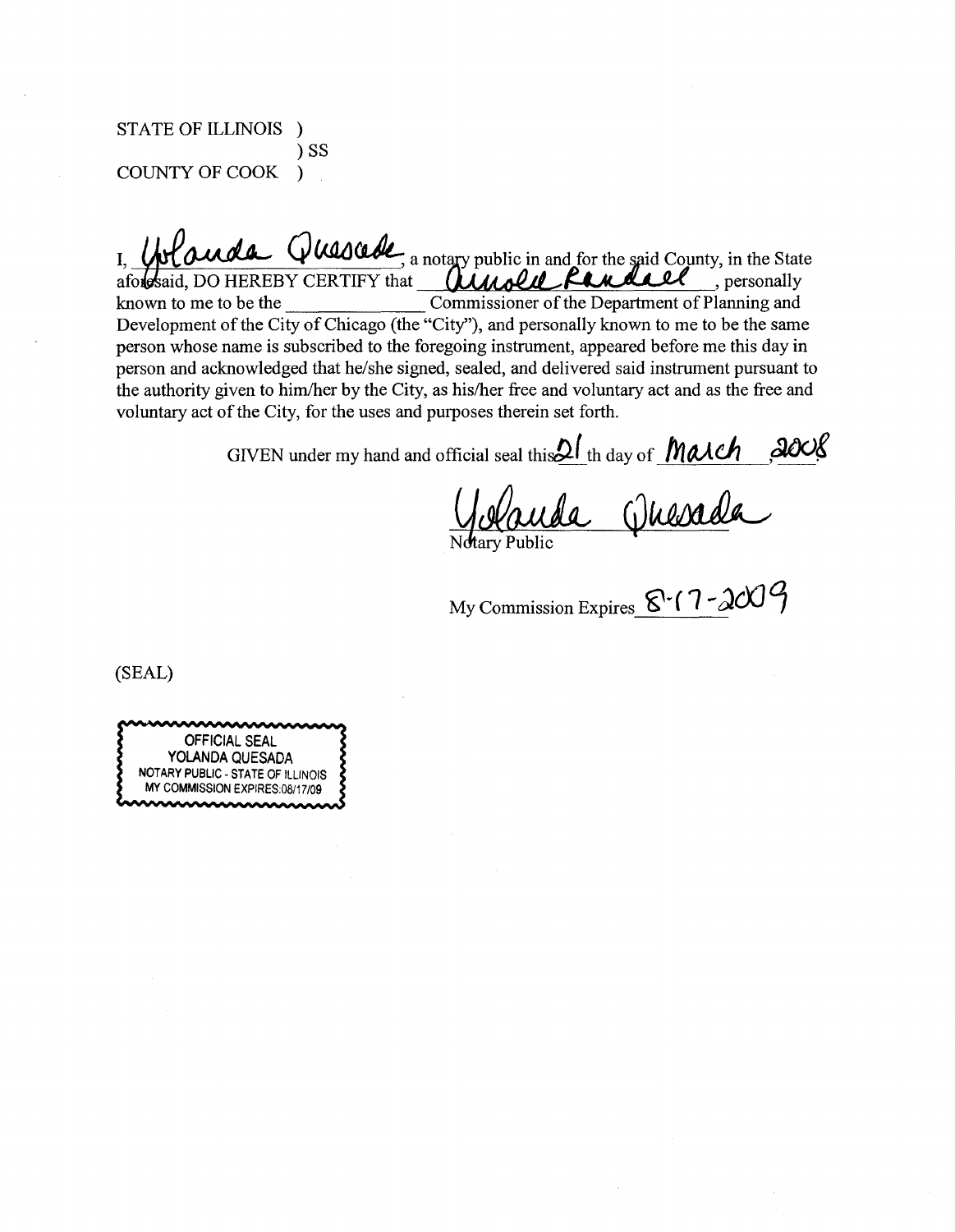## **EXHIBIT A**

## Legal Description of the Property

[see attached]

Permanent Tax Parcel Identification Numbers for the Property:

13-32-400-004-0000 13-32-400-005-0000 13-32-400-007-0000 13-32-400-030-0000 13-32-400-037-0000\* 13-32-400-048-0000 13-32-400-050-0000 13-32-400-051-0000 13-32-400-053-0000 13-32-400-055-0000 13-32-500-002-0000

\* Based on information received from the Developer at that time, the RA (executed July 13, 2006) erroneously included 13-32-400-049-0000 (emphasis added) and erroneously did **not**  include 13-32-400-037-0000 (emphasis added). The 11 PINs shown above are now the correct PINs for the Property as described on the attached legal description.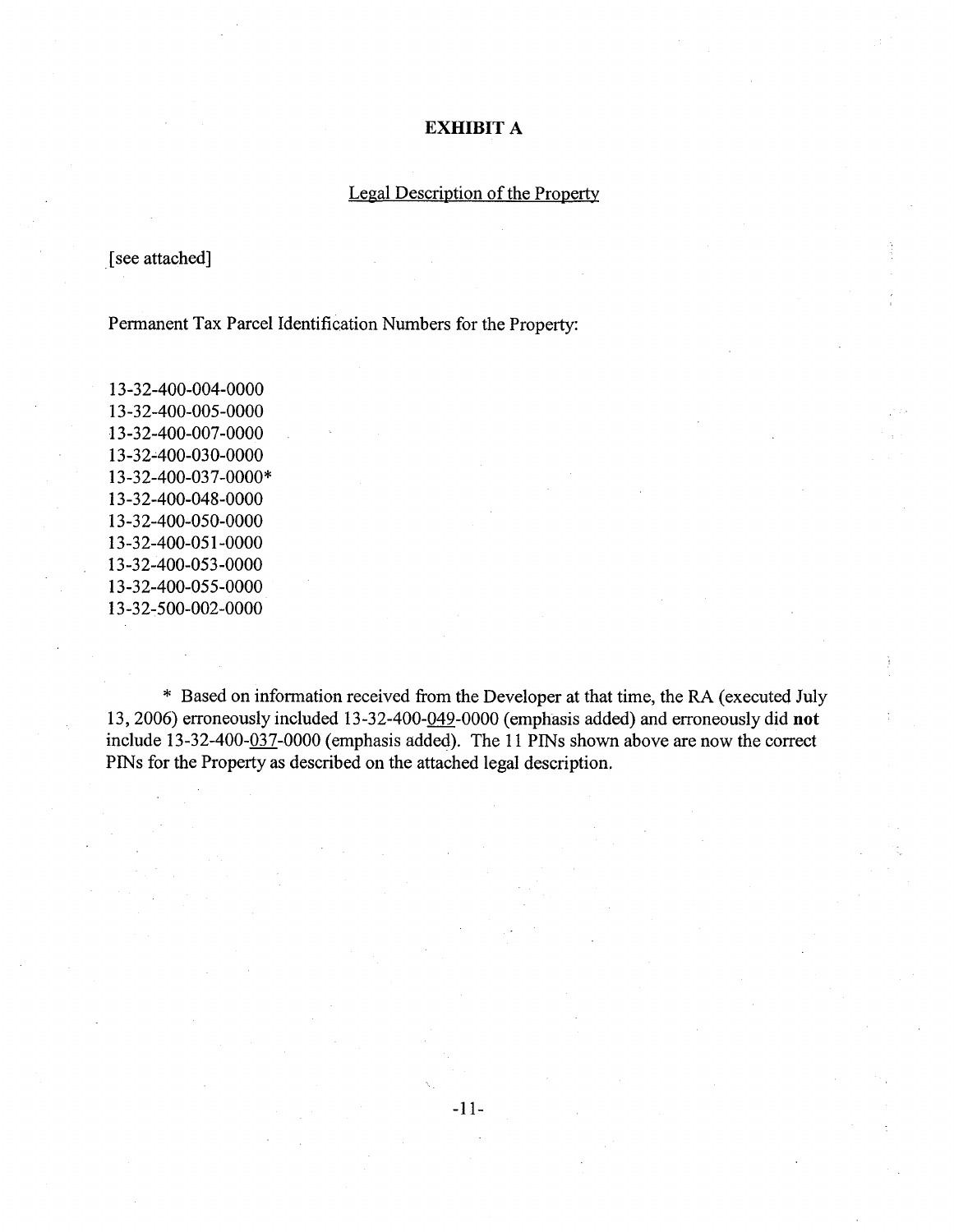#### EXHIBIT A

#### **Legal Description**

A TRACT OF LAND IN THE SOUTHEAST QUARTER OF SECTION 32, TOWNSHIP 40 NORTH, RANGE 13. EAST OF THE THIRD PRINCIPAL MERIDIAN, COMPRISED OF A PART OF EACH OF LOTS 1, 10, 11, 12, 13, 14, 15 AND 16 IN COUNTY CLERK'S DIVISION OF THE EAST THREE QUARTERS OF SAID SECTION 32, TOGETHER WITH BLOCKS 35, 36 AND VACATED BLOCKS 53 AND 54, AND THE STRIPS OF LAND, FORMERLY STREETS, ADJACENT TO SAID BLOCKS IN PECK'S ADDITION TO CHICAGO, BEING A SUBDIVISION OF THE SOUTHEAST QUARTER OF SAID SECTION 32. WHICH TRACT OF LAND IS BOUNDED AND DESCRIBED AS FOLLOWS:

COMMENCING ON THE WEST LINE OF THE SOUTHEAST QUARTER OF SAID SECTION 32, AT THE INTERSECTION OF SAID LINE WITH THE WESTWARD EXTENSION OF THE NORTH LINE OF THE 18 FOOT WIDE PUBLIC ALLEY LYING NORTH OF AND ADJACENT TO THE NORTH LINE OF BLOCK 1 IN MILLS AND SON'S SUBDIVISION NUMBER 4 OF PART OF THE SOUTHEAST OUARTER OF SAID SECTION 32, AND RUNNING THENCE NORTH 00 DEGREES 35 MINUTES 30 SECONDS WEST, (THE BASIS OF BEARING ASSUMED) ALONG THE WEST LINE OF SAID SOUTHEAST OUARTER. SAID WEST LINE BEING THE CENTER LINE OF NORTH AUSTIN AVENUE, A DISTANCE OF 540.02 FEET: THENCE SOUTH 90 DEGREES 00 MINUTES 00 SECONDS EAST, A DISTANCE OF 83.00 FEET; THENCE SOUTH 62 DEGREES 11 MINUTES 24 SECONDS EAST, A DISTANCE OF 42.25 FEET; THENCE NORTH 89 DEGREES 52 MINUTES 54 SECONDS EAST, ALONG A LINE 40 FEET SOUTHERLY OF AND PARALLEL WITH THE CENTER LINE OF A RAILROAD TRACK, SINCE REMOVED, A DISTANCE OF 330.50 FEET TO A POINT OF CURVE, THENCE EASTERLY ALONG THE ARC OF A CIRCLE. CONVEX TO THE NORTH, AND 40.00 FEET SOUTHERLY OF AND PARALLEL WITH A RAILROAD TRACK, SINCE REMOVED, AND TANGENT TO THE LAST DESCRIBED COURSE, AN ARC DISTANCE OF 64.58 FEET, TO A POINT OF TANGENCY, THE CHORD OF SAID ARC BEING 64.52 FEET LONG AND BEARING SOUTH 85 DEGREES 53 MINUTES 52 SECONDS EAST; THENCE SOUTH 81 DEGREES 40 MINUTES 37 SECONDS EAST, TANGENT TO THE LAST DESCRIBED ARC BEING 40 FEET SOUTHERLY OF AND PARALLEL WITH A RAILROAD TRACK, SINCE REMOVED, A DISTANCE OF 170.10 FEET, TO A POINT IN THE EAST LINE OF THE WEST 683.00 FEET OF THE WEST HALF OF THE SOUTHEAST QUARTER OF SAID SECTION 32, BEING THE POINT OF BEGINNING OF THE HEREINAFTER DESCRIBED TRACT OF LAND:

THENCE SOUTH 00 DEGREES 35 MINUTES 30 SECONDS EAST, ALONG THE EAST LINE OF THE WEST 683.00 FEET OF THE WEST HALF OF THE SOUTHEAST QUARTER OF SAID SECTION 32, A DISTANCE OF 430.02 FEET, THENCE NORTH 89 DEGREES 50 MINUTES 50 SECONDS EAST, ALONG A LINE 60.00 FEET NORTH OF AND PARALLEL WITH THE NORTH LINE OF SAID 18.00 FOOT WIDE ALLEY, A DISTANCE OF 371.73 FEET, THENCE SOUTH 00 DEGREES 39 MINUTES 00 SECONDS EAST, ALONG A LINE 33.00 FEET EAST OF AND PARALLEL WITH THE CENTER LINE AND A NORTHWARD PROLONGATION THEREOF, OF NORTH MONITOR AVENUE, A DISTANCE OF 101.00 FEET, TO AN INTERSECTION WITH THE SOUTH LINE OF THE NORTH 41.00 FEET OF LOTS 2 AND 3 IN KEENEY INDUSTRIAL DISTRICT, BEING AN OWNER'S DIVISION IN THE SOUTHEAST QUARTER OF SAID SECTION 32; THENCE EAST ALONG THE SOUTH LINE OF THE NORTH 41.0 FEET, AFORESAID, A DISTANCE OF 907.27 FEET, TO AN INTERSECTION WITH A LINE 907.24 FEET EAST OF AND PARALLEL WITH THE WEST LINE OF LOT 3 IN SAID KEENEY INDUSTRIAL DISTRICT (SAID WEST LINE OF LOT 3 BEING THE EAST LINE OF N. MONITOR AVENUE); THENCE SOUTH ALONG SAID PARALLEL LINE, A DISTANCE OF 10.00 FEET, TO AN INTERSECTION WITH THE SOUTH LINE OF THE NORTH 51.00 FEET OF LOTS 1 AND 2 IN KEENEY INDUSTRIAL DISTRICT AFORESAID, THENCE EAST ALONG SAID SOUTH LINE OF THE NORTH 51.00 FEET OF LOTS 1 AND 2 IN KEENEY INDUSTRIAL DISTRICT, A DISTANCE OF 188.75 FEET, THENCE SOUTH ALONG A LINE PERPENDICULAR TO SAID SOUTH LINE OF THE NORTH 51.00 FEET, A DISTANCE OF 66.00 FEET TO AN INTERSECTION THE SOUTH LINE OF THE NORTH 117.00 FEET OF LOT 1 IN SAID. KEENEY INDUSTRIAL DISTRICT, THENCE EAST ALONG SAID SOUTH LINE OF THE NORTH 117.00 FEET OF LOT 1 IN KEENEY INDUSTRIAL DISTRICT, A DISTANCE OF 441.36 FEET, TO AN INTERSECTION WITH THE EAST LINE OF SAID LOT 1; THENCE NORTH ALONG SAID EAST LINE OF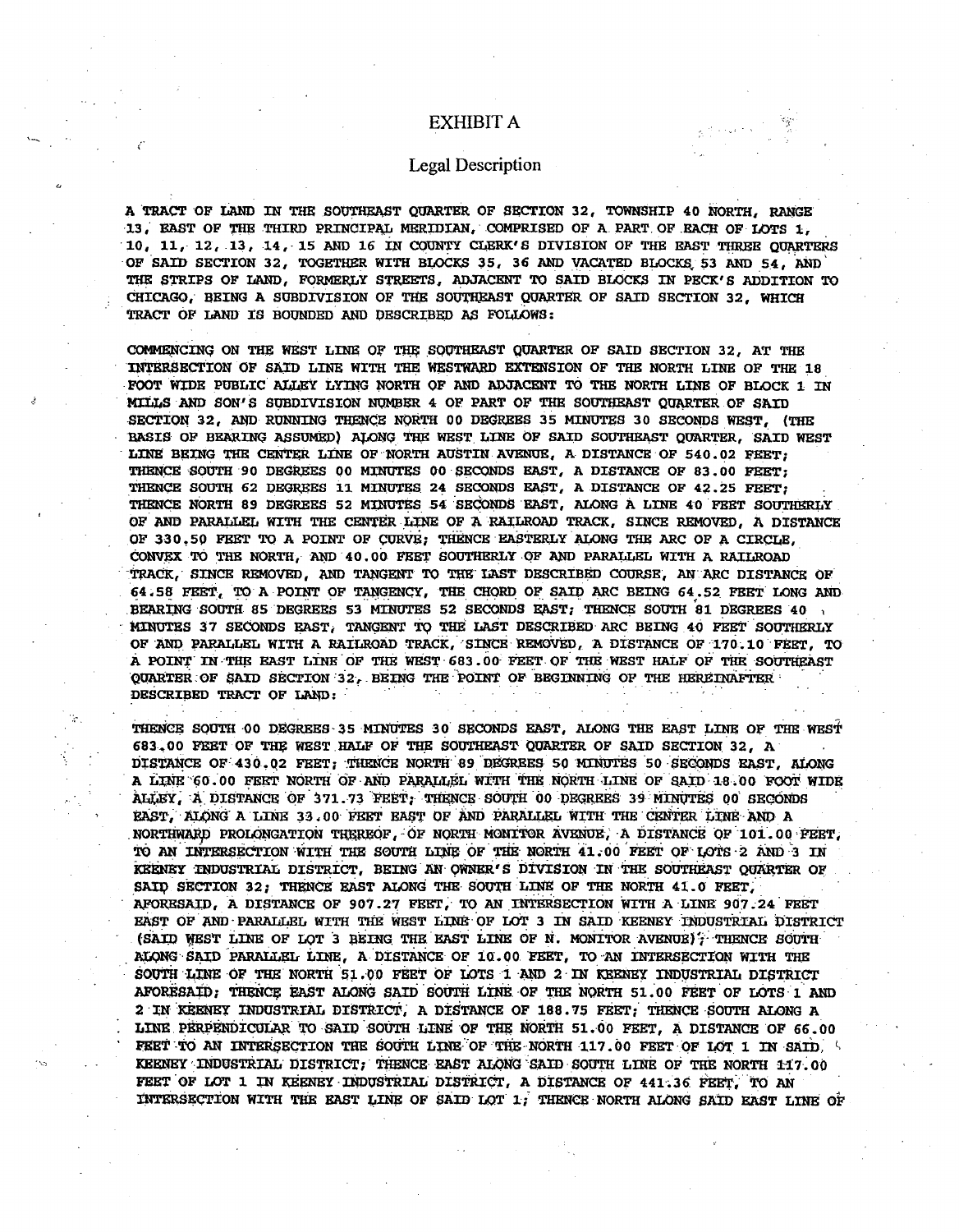LOT 1, SAID EAST LINE BEING 66.00 FERT WEST FROM AND PARALLEL WITH THE EAST LINE OF SAID SOUTHEAST QUARTER OF SECTION 32, A DISTANCE OF 117.00 FEET, TO THE NORTHEAST CORNER OF SAID LOT 1; THENCE EAST ALONG THE EASTWARD PROLONGATION OF THE NORTH LINE OF SAID LOT 1, A DISTANCE OF 66.00 FEET, TO AN INTERSECTION WITH THE EAST LINE OF SAID SOUTHEAST QUARTER OF SECTION 32; THENCE NORTH ALONG SAID EAST LINE OF THE SOUTHEAST QUARTER OF SECTION 32, A DISTANCE OF 532.29 FEET, TO AN INTERSECTION WITH A LINE 50 FEET SOUTH OF AND PARALLEL WITH THE CENTER LINE OF THE MOST SOUTHERLY YARD TRACK OF CP RAIL; THENCE NORTH 88 DEGREES 56 MINUTES 14 SECONDS WEST ALONG A LINE 50 FEET SOUTH OF AND PARALLEL WITH THE CENTER LINE OF SAID SOUTHERLY YARD TRACK, A DISTANCE OF 432.37 FEET, TO A POINT OF CURVE; THENCE WESTERLY ALONG THE ARC OF A CIRCLE, CONVEX TO THE NORTH, BEING 50 FEET SOUTH OF AND PARALLEL WITH THE CENTER LINE OF SAID SOUTHERLY YARD TRACK, AN ARC DISTANCE OF 136.16 FEET. THE CHORD OF SAID ARC BEING 136.16 FEET LONG AND BEARING NORTH 89 DEGREES 12 MINUTES 52 SECONDS WEST; THENCE SOUTH 89 DEGREES 52 MINUTES 48 SECONDS WEST ALONG A LINE 50 FEET SOUTH OF AND PARALLEL WITH THE CENTER LINE OF SAID SOUTHERLY YARD TRACK. A DISTANCE OF 606.70 FEET, TO A LINE 1140 FEET WEST OF AND PARALLEL WITH THE WEST LINE OF NORTH CENTRAL AVENUE VIADUCT; THENCE NORTH 00 DEGREES 45 MINUTES 09 SECONDS WEST ALONG THE LINE 1140 FEET WEST OF AND PARALLEL WITH THE WEST LINE OF NORTH CENTRAL AVENUE VIADUCT, A DISTANCE OF 14.00 FEET, TO A LINE 36 FEET SOUTH OF AND PARALLEL WITH THE CENTER LINE OF SAID SOUTHERLY YARD TRACK; THENCE SOUTH 89 DEGREES 52 MINUTES 53 SECONDS WEST ALONG SAID LINE 36 FEET SOUTH OF AND PARALLEL WITH THE CENTER LINE OF SAID YARD TRACK, A DISTANCE OF 797.61 FEET, TO THE EAST LINE OF THE WEST 683.00 FEET OF THE WEST HALF OF THE SOUTHEAST QUARTER OF SAID SECTION 32; THENCE SOUTH 00 DEGREES 35 MINUTES 30 SECONDS EAST ALONG THE EAST LINE OF THE WEST 683.00 FEET OF THE WEST HALF OF THE SOUTHEAST QUARTER OF SAID SECTION 32. A DISTANCE OF 68.74 FEET, TO THE POINT OF BEGINNING, IN COOK COUNTY, ILLINOIS.

(EXCEPTING THEREFROM THE FOLLOWING DESCRIBED PARCEL OF LAND:

THAT PART OF THE NORTH 664.42 FEET OF THE EAST 1075 FEET OF THE SOUTHEAST QUARTER OF SECTION 32 AND THE WEST 66 FEET OF CENTRAL AVENUE EAST OF AND CONTIGUOUS TO THE NORTH 117 FEET OF THE EAST 441.36 FEET OF LOT 1, AND ALSO THAT PART OF SAID LOT 1 IN KEENEY INDUSTRIAL DISTRICT, BEING AN OWNER'S DIVISION IN THE SOUTHEAST QUARTER OF SECTION 32, ACCORDING TO THE PLAT THEREOF RECORDED DECEMBER 31, 1924 AS DOCUMENT 8732302, ALL IN TOWNSHIP 40 NORTH, RANGE 13, EAST OF THE THIRD PRINCIPAL MERIDIAN, IN COOK COUNTY, ILLINOIS, BOUNDED AND DESCRIBED AS FOLLOWS:

in a

 $\sim 100$ 

 $\sim 10^7$  $\mathcal{L}^{\mathcal{L}}$ 

 $\mathcal{A}^{\mathcal{A}}$  and  $\mathcal{A}^{\mathcal{A}}$ 

COMMENCING AT THE EAST QUARTER CORNER OF SECTION 32 AFORESAID; THENCE ON AN ASSUMED BEARING OF SOUTH 01 DEGREE 59 MINUTES 55 SECONDS EAST ALONG THE EAST LINE OF THE SOUTHEAST QUARTER OF SECTION 32 AFORESAID, 40.614 METERS (133.25 FEET) TO A LINE 50 FEET SOUTH OF AND PARALLEL WITH THE CENTER LINE OF THE MOST SOUTHERLY TRACK OF CP RAIL AND FOR A POINT OF BEGINNING, THENCE CONTINUING SOUTH 01 DEGREE 59 MINUTES 55 SECONDS RAST ALONG SAID RAST LINE OF THE SOUTHEAST QUARTER OF SECTION 32, A DISTANCE OF 197.906 METERS (649.30 FEET), TO THE EASTERLY EXTENSION OF THE SOUTH LINE OF THE NORTH 117 FEET OF LOT 1 AFORESAID, THENCE SOUTH 88 DEGREES 36 MINUTES 31 SECONDS WEST ALONG SAID EASTERLY EXTENSION AND SOUTH LINE OF THE NORTH 117.00 FEET OF LOT 1 AFORESAID, A DISTANCE OF 236.95 FEET, TO AN INTERSECTION WITH A LINE 170.94 FEET WEST OF AND PARALLEL WITH THE EAST LINE OF SAID LOT 1; THENCE NORTH 01 DEGREE 59 MINUTES 55 SECONDS WEST ALONG THE LAST DESCRIBED PARALLEL LINE, A DISTANCE OF 117.00 FEET, TO AN INTERSECTION WITH THE NORTH LINE OF SAID LOT 1, THENCE SOUTH 88 DEGREES 36 MINUTES 31 SECONDS WEST ALONG THE NORTH LINE OF LOTS 1 AND 2 IN KEENEY INDUSTRIAL DISTRICT AFORESAID, A DISTANCE OF 395.95 FEET, THENCE

 $\overline{c}$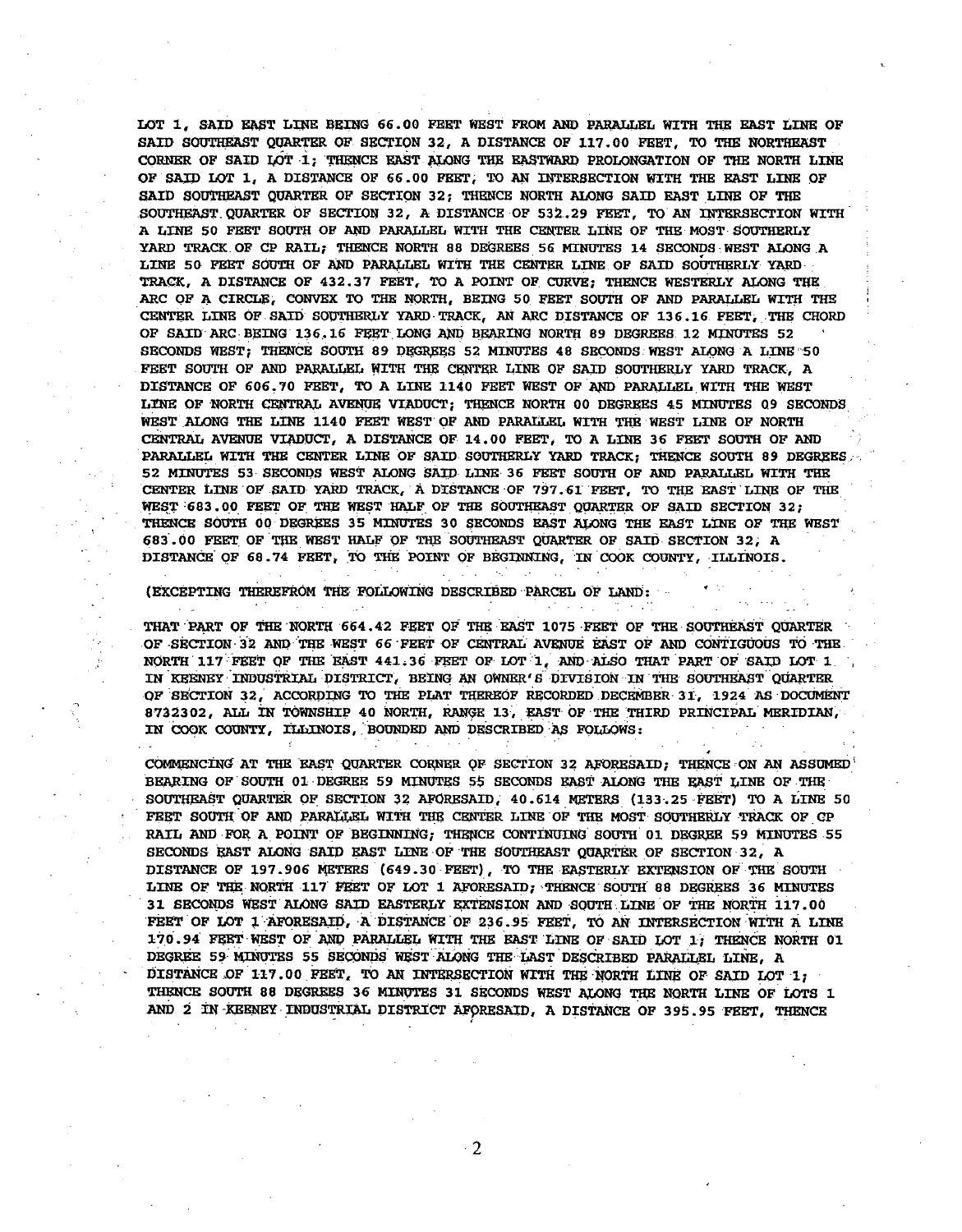NORTH 01 DEGREE 23 MINUTES 29 SECONDS WEST, 29.553 METERS (99.96 FEET); THENCE NORTH 88 DEGREES 36 MINUTES 31 SECONDS EAST, 135.081 METERS (443.18 FEET); THENCE NORTH 84 DEGREES 11 MINUTES 35 SECONDS EAST, A DISTANCE OF 57.19 FEET; THENCE NORTH 48 DEGREES 07 MINUTES 33 SECONDS EAST, A DISTANCE OF 85.51 FEET, TO THE WEST LINE OF NORTH CENTRAL AVENUE; THENCE NORTH 01 DEGREE 59 MINUTES 55 SECONDS WEST ALONG SAID WEST LINE, 376.75 FEET, TO A LINE 50 FEET SOUTH OF AND PARALLEL WITH THE CENTER LINE OF THE MOST SOUTHERLY TRACK OF CP RAIL; THENCE SOUTH 89 DEGREES 46 MINUTES 33 SECONDS WEST ALONG SAID PARALLEL LINE, 66.03 FEET, TO THE POINT OF BEGINNING IN COOK COUNTY, ILLINOIS.

| INS: | 13-32-400-004-0000           |
|------|------------------------------|
|      | 13-32-400-005-0000           |
|      | 13-32-400-007-0000           |
|      | 13-32-400-030-0000           |
|      | 13-32-400-037-0000           |
|      | $13 - 32 - 400 - 048 - 0000$ |
|      | 13-32-400-050-0000           |
|      | 13-32-400-051-0000           |
|      | 13-32-400-053-0000           |
|      | 13-32-400-055-0000           |
|      | 13-32-500-002-0000           |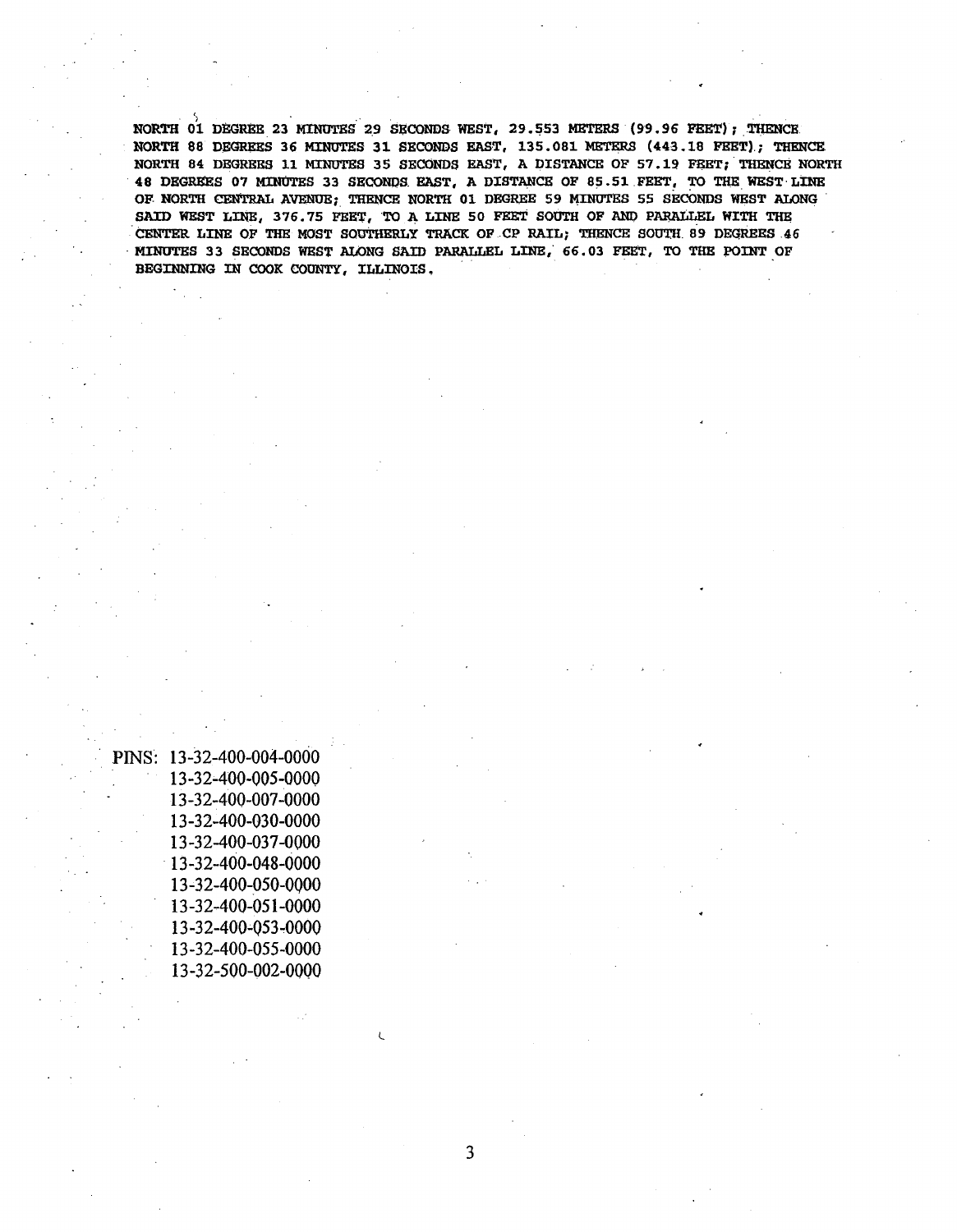## **AMENDED EXHIBIT G**

## PERMITTED LIENS

## **1.** Liens or encumbrances against the Property:

Those matters set forth as Schedule B title exceptions in the owner's title insurance policy issued by the Title Company as of the date of the Amending Agreement, but only so long as applicable title endorsements issued in conjunction therewith on the date hereof, if any, continue to remain in full force and effect.

2. Liens or encumbrances against the Developer or the Project, other than liens against the Property, if any:

None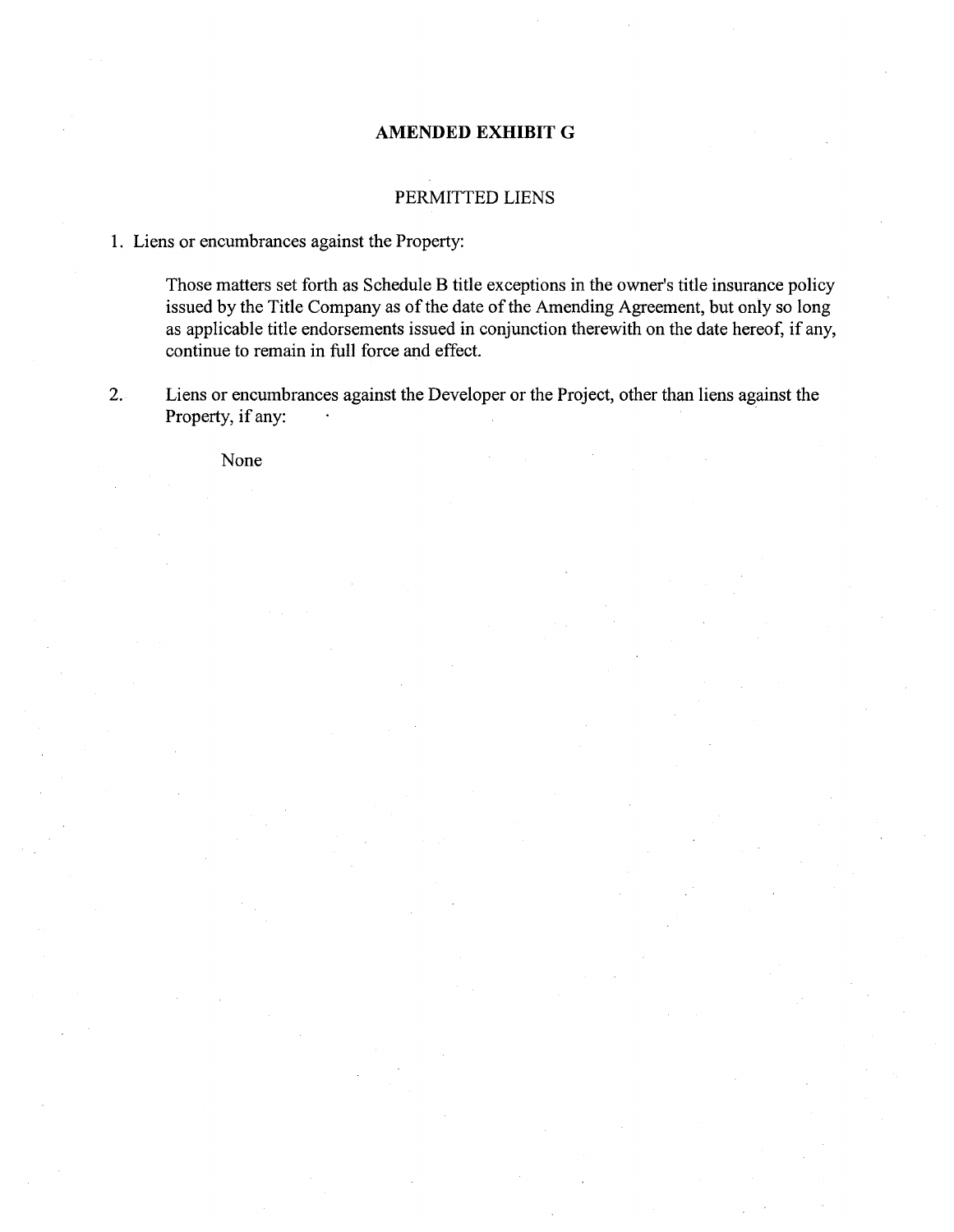# **AMENDED EXHIBIT H-1**

# PROJECT BUDGET

| <b>Hard Costs</b>                          |            |            |
|--------------------------------------------|------------|------------|
| Land Acquisition                           | 5,226,225  |            |
| Demolition/Site Prep                       | 100,000    |            |
| <b>Environmental Remediation</b>           | 200,000    |            |
| Earthwork/Grading                          | 2,248,000  |            |
| <b>Utility Hook-Ups</b>                    | 587,070    |            |
| Parking Areas/Private Streets              | 865,000    |            |
| Other Improvement (On/Off Site)            | 1,150,000  |            |
| <b>Construction Hard Costs</b>             | 12,736,630 |            |
| General Contractor Overhead/Profit         | 450,000    |            |
| Total Hard Costs (90.6% of total costs)    |            | 23,562,925 |
| <b>Soft Costs</b>                          |            |            |
| <b>Environmental Studies</b>               | 100,000    |            |
| Marketing/Leasing Fees &                   | 150,000    |            |
| Commissions                                |            |            |
| <b>Construction Period Taxes/Insurance</b> | 200,000    |            |
| <b>Financing Fees</b>                      | 400,000    |            |
| <b>Project Contingency</b>                 | 989,250    |            |
| Professional/Developer Fees                | 600,000    |            |

Total Project Costs

Total Soft Costs (9.4% of total costs)

26,002,175

2,439,250